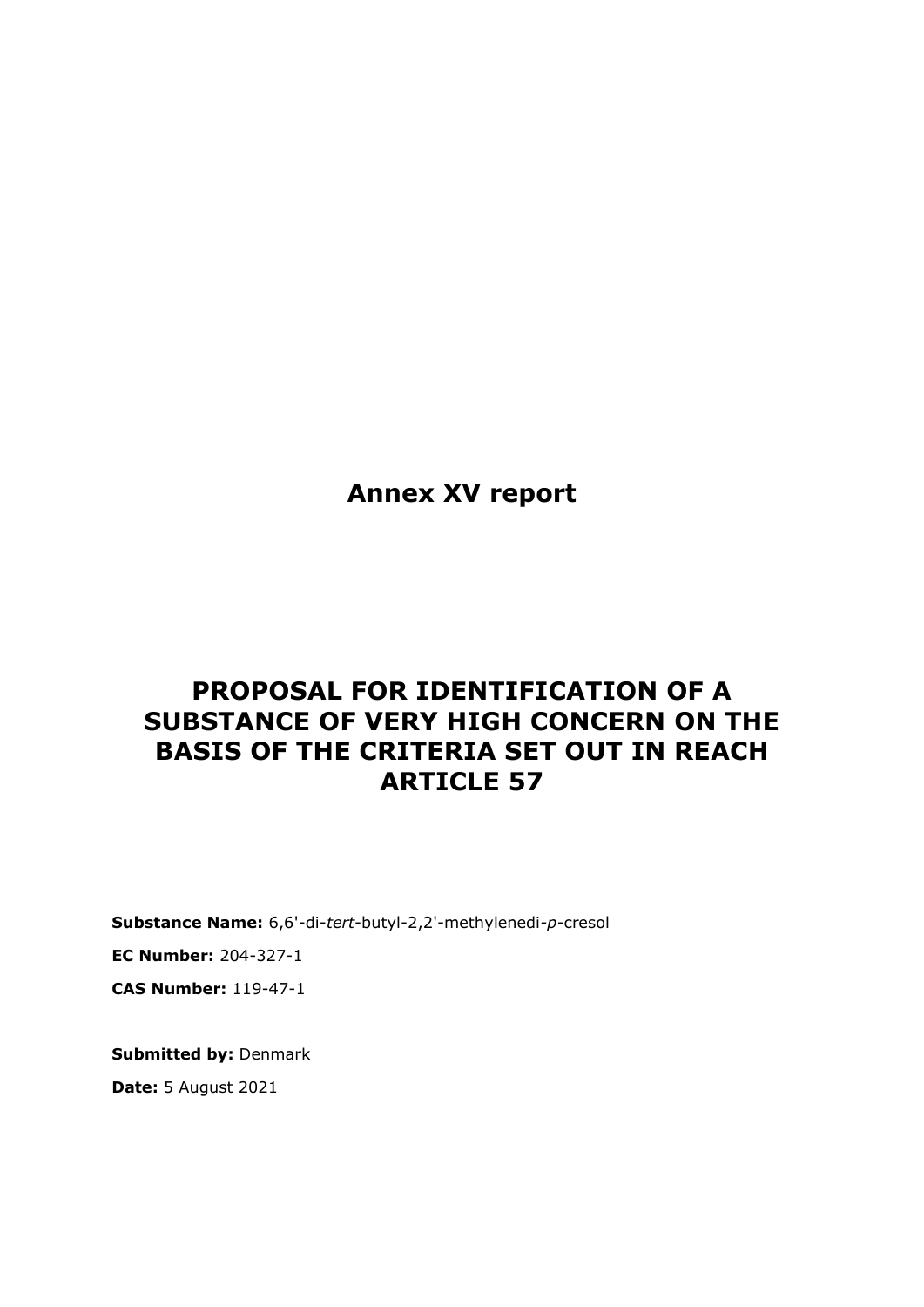This document has been prepared according to template: TEM-0049.04

# **CONTENTS**

| PROPOSAL FOR IDENTIFICATION OF A SUBSTANCE OF VERY HIGH CONCERN                                                                                                             |      |
|-----------------------------------------------------------------------------------------------------------------------------------------------------------------------------|------|
|                                                                                                                                                                             |      |
|                                                                                                                                                                             |      |
| 1. IDENTITY OF THE SUBSTANCE AND PHYSICAL AND CHEMICAL PROPERTIES  5                                                                                                        |      |
| 1.3 Identity and composition of degradation products/metabolites relevant for the<br>1.4 Identity and composition of structurally related substances (used in a grouping or |      |
|                                                                                                                                                                             |      |
|                                                                                                                                                                             |      |
|                                                                                                                                                                             |      |
|                                                                                                                                                                             |      |
|                                                                                                                                                                             |      |
|                                                                                                                                                                             |      |
|                                                                                                                                                                             |      |
|                                                                                                                                                                             |      |
|                                                                                                                                                                             |      |
|                                                                                                                                                                             |      |
|                                                                                                                                                                             |      |
| 11. ADDITIONAL INFORMATION.                                                                                                                                                 |      |
|                                                                                                                                                                             | . 14 |
| 11.1 Substances with similar hazard and use profiles on the Candidate List  14<br>11.4 Previous assessments by other authorities/ongoing regulatory activities 15           |      |
|                                                                                                                                                                             |      |
|                                                                                                                                                                             |      |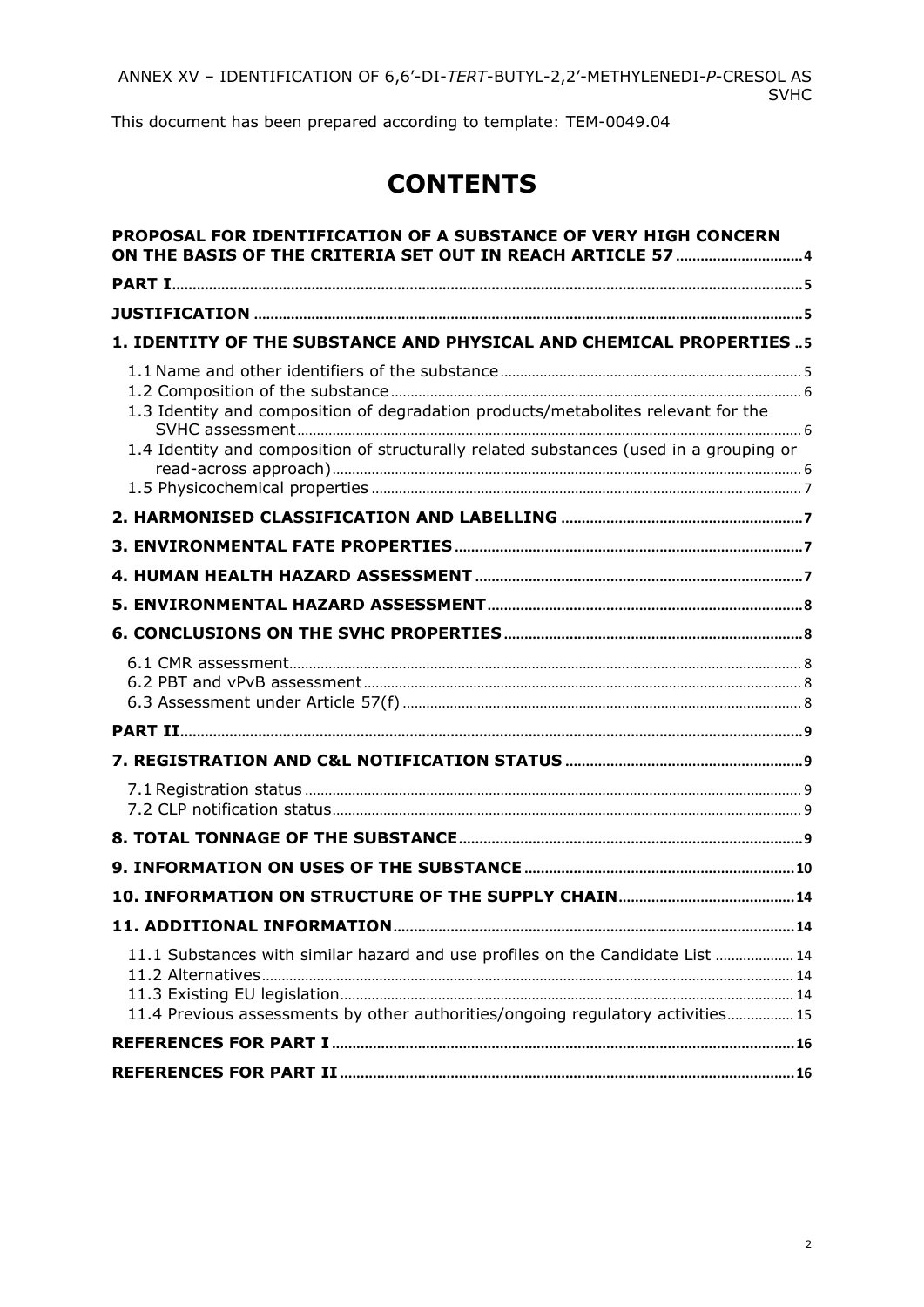# **TABLES**

| Table 2: Classification according to Annex VI, Table 3 (list of harmonised<br>classification and labelling of hazardous substances) of Regulation (EC) No |  |
|-----------------------------------------------------------------------------------------------------------------------------------------------------------|--|
|                                                                                                                                                           |  |
|                                                                                                                                                           |  |
|                                                                                                                                                           |  |
|                                                                                                                                                           |  |
|                                                                                                                                                           |  |

# **ABBREVIATIONS**

AC: Article category ATE: Acute toxicity estimate DBMC: 6,6'-di-*tert*-butyl-2,2'-methylenedi*-p-*cresol ERC: Environmental release category PC: Product category PROC: Process category RAC: Risk Assessment Committee RMOA: Regulatory Management Option Analysis SU: Sector end use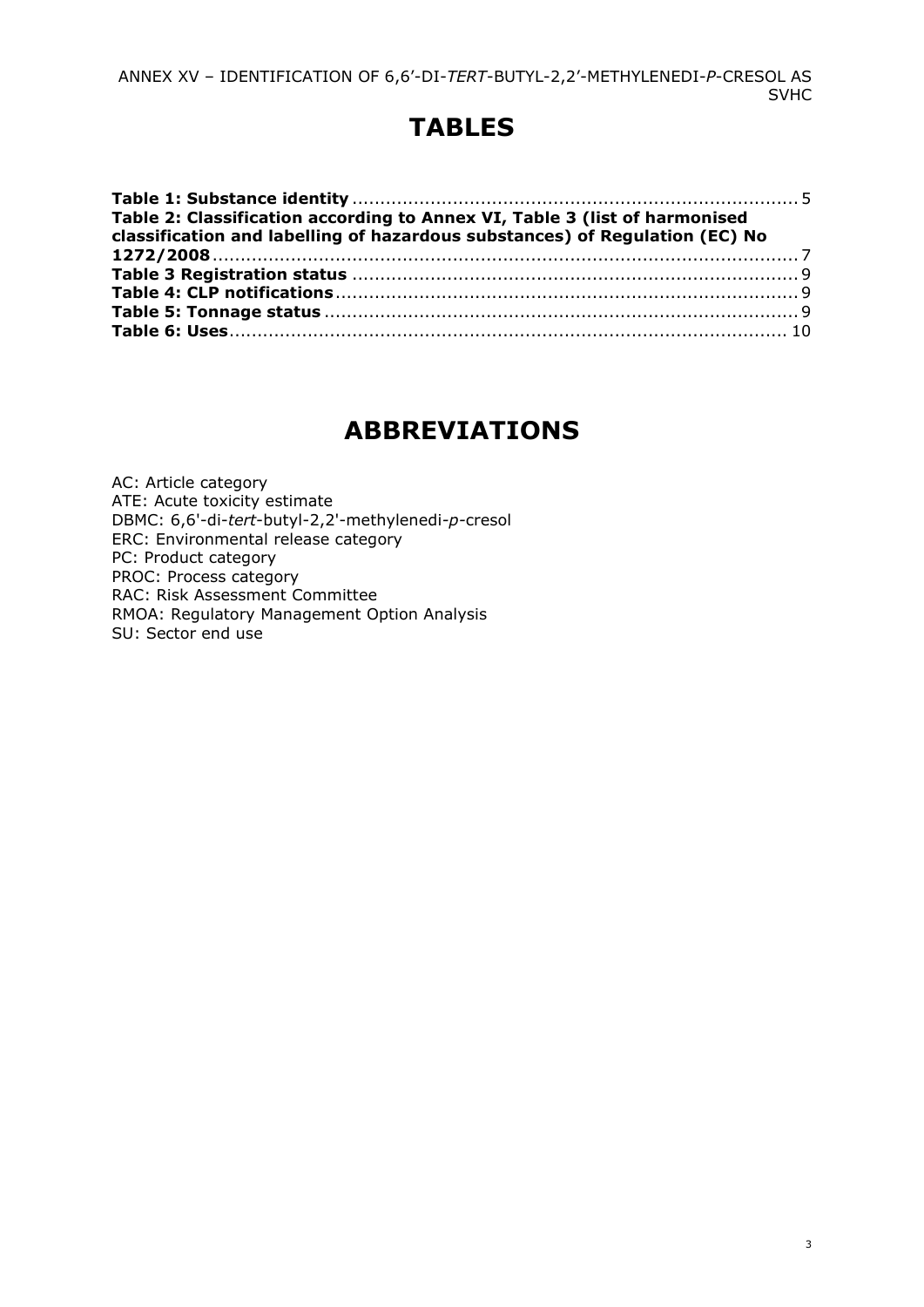# <span id="page-3-0"></span>**PROPOSAL FOR IDENTIFICATION OF A SUBSTANCE OF VERY HIGH CONCERN ON THE BASIS OF THE CRITERIA SET OUT IN REACH ARTICLE 57**

**Substance name:** 6,6'-di-*tert*-butyl-2,2'-methylenedi*-p-*cresol [DBMC]

**EC number:** 204-327-1

#### **CAS number:** 119-47-1

• The substance is proposed to be identified as a substance meeting the criteria of Article 57 (c) of Regulation (EC) No 1907/2006 (REACH) owing to its classification in the hazard class toxic for reproduction category  $1B<sup>1</sup>$ .

#### **Summary of how the substance meets the criteria set out in Article 57 of the REACH Regulation**

6,6'-di-*tert*-butyl-2,2'-methylenedi*-p-*cresol is covered by index number 604-095-00-5 of Regulation (EC) No 1272/2008 in Annex VI, part 3, Table 3 (the list of harmonised classification and labelling of hazardous substances) and it is classified in the hazard class toxic for reproduction category 1B (H360F May damage fertility).

Therefore, this classification of the substance in Regulation (EC) No 1272/2008 shows that it meets the criteria for classification in the hazard class:

• Toxic for reproduction category 1B in accordance with Article 57 (c) of REACH.

**Registration dossiers submitted for the substance:** Yes

<sup>&</sup>lt;sup>1</sup> Classification in accordance with section 3.7 of Annex I to Regulation (EC) No 1272/2008.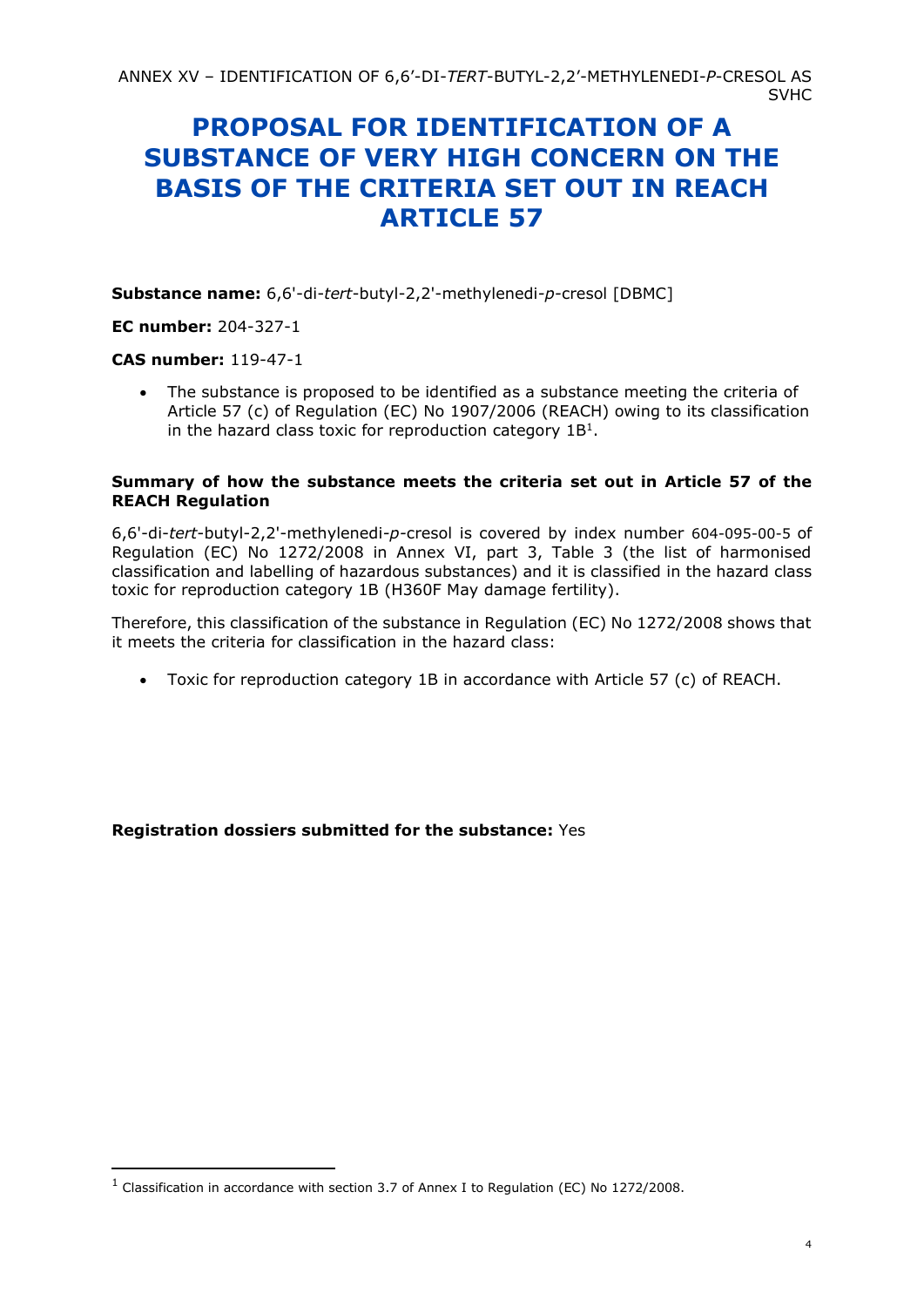# **PART I**

# **Justification**

# <span id="page-4-2"></span><span id="page-4-1"></span><span id="page-4-0"></span>**1. Identity of the substance and physical and chemical properties**

## <span id="page-4-3"></span>**1.1 Name and other identifiers of the substance**

#### <span id="page-4-4"></span>**Table 1: Substance identity**

| <b>EC</b> number:                                        | $204 - 327 - 1$                                                                                                                                                                                                                                                                   |
|----------------------------------------------------------|-----------------------------------------------------------------------------------------------------------------------------------------------------------------------------------------------------------------------------------------------------------------------------------|
| EC name:                                                 | 6,6'-di-tert-butyl-2,2'-methylenedi-p-cresol                                                                                                                                                                                                                                      |
| <b>CAS number:</b>                                       | $119 - 47 - 1$                                                                                                                                                                                                                                                                    |
| <b>IUPAC name:</b>                                       | 2,2'-methylenebis(4-methyl-6-tert-butylphenol)<br>2,2'-methylenebis(6-tert-butyl-4-methylphenol)<br>2,2'-methylenebis[6-tert-butyl-p-cresol]<br>2-tert-butyl-6-[(3-tert-butyl-2-hydroxy-5-<br>methylphenyl)methyl]-4-methylphenol<br>6,6'-di-tert-butyl-2,2'-methylenedi-p-cresol |
| Index number in Annex VI of the CLP<br><b>Regulation</b> | 604-095-00-5                                                                                                                                                                                                                                                                      |
| <b>Molecular formula:</b>                                | $C_{23}H_{32}O_2$                                                                                                                                                                                                                                                                 |
| <b>Molecular weight range:</b>                           | 340.50                                                                                                                                                                                                                                                                            |
| <b>Synonyms:</b>                                         | <b>DBMC</b><br>2,2-methylen-bis-(4-methyl-6-tert.butylphenol)<br>bis(2-hydroxy-3-tert-butyl-5-methylphenyl) methane<br>bis(6-hydroxy-3-methyl-5-tert-butylphenyl)methane<br>p-cresol, 2,2'-methylenebis(6-tert-butyl-)<br>2,2'-Methylene-bis(4-methyl-6-tertiary butyl phenol)    |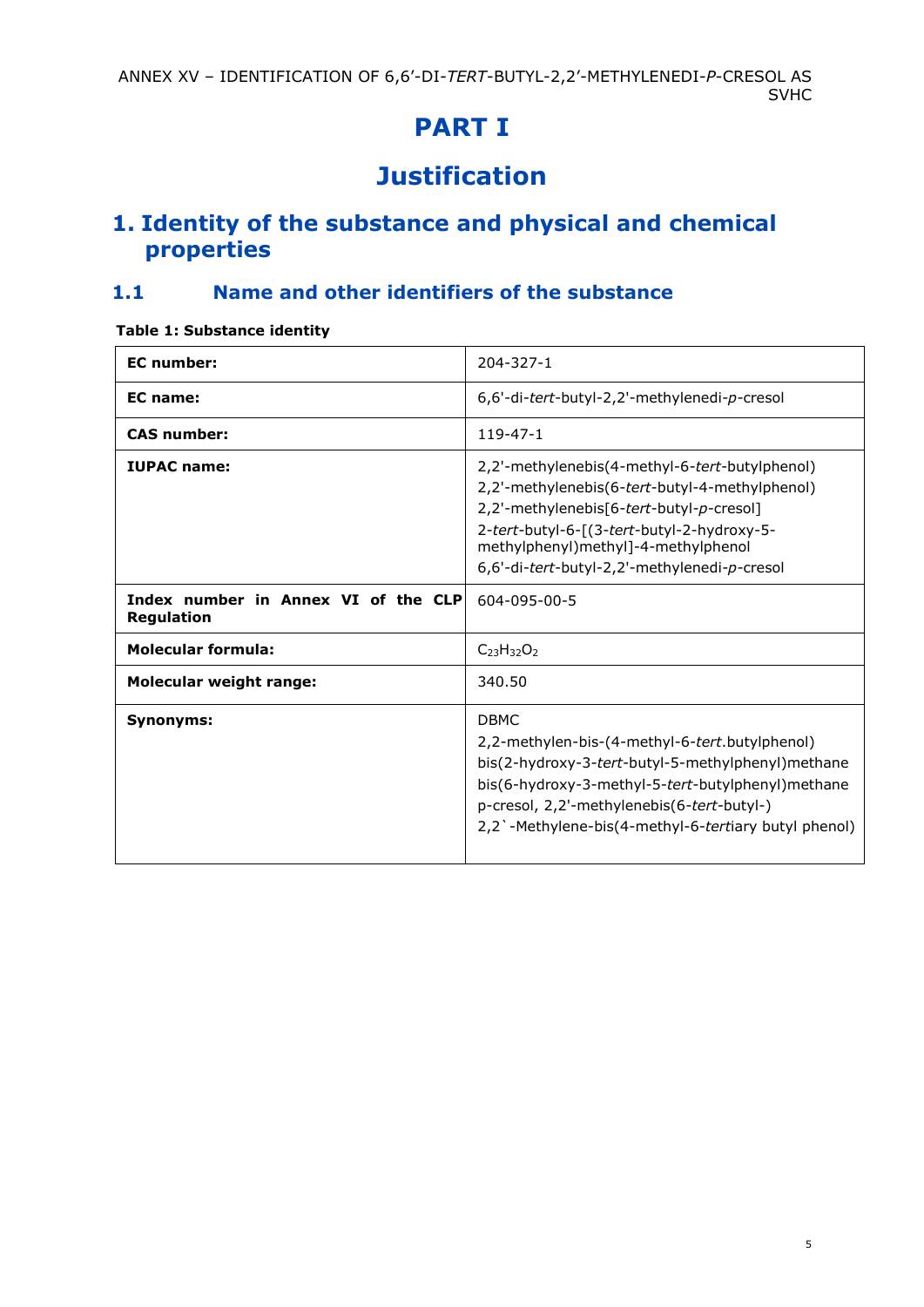#### **Structural formula2:**



### <span id="page-5-0"></span>**1.2 Composition of the substance**

**Name:** 6,6'-di-*tert*-butyl-2,2'-methylenedi*-p-*cresol **Description:** Solid white powder with a faint odour **Substance type:** organic, mono-constituent substance

### <span id="page-5-1"></span>**1.3 Identity and composition of degradation products/metabolites relevant for the SVHC assessment**

Not relevant for the identification of the substance as SVHC in accordance with Article 57 (c) of the REACH Regulation.

### <span id="page-5-2"></span>**1.4 Identity and composition of structurally related substances (used in a grouping or read-across approach)**

Not relevant for the identification of the substance as SVHC in accordance with Article 57 (c) of the REACH Regulation.

<sup>2</sup> Source: European Chemicals Agency: [https://echa.europa.eu/da/registration-dossier/-/registered](https://echa.europa.eu/da/registration-dossier/-/registered-dossier/13380)[dossier/13380](https://echa.europa.eu/da/registration-dossier/-/registered-dossier/13380) (accessed 06/2021)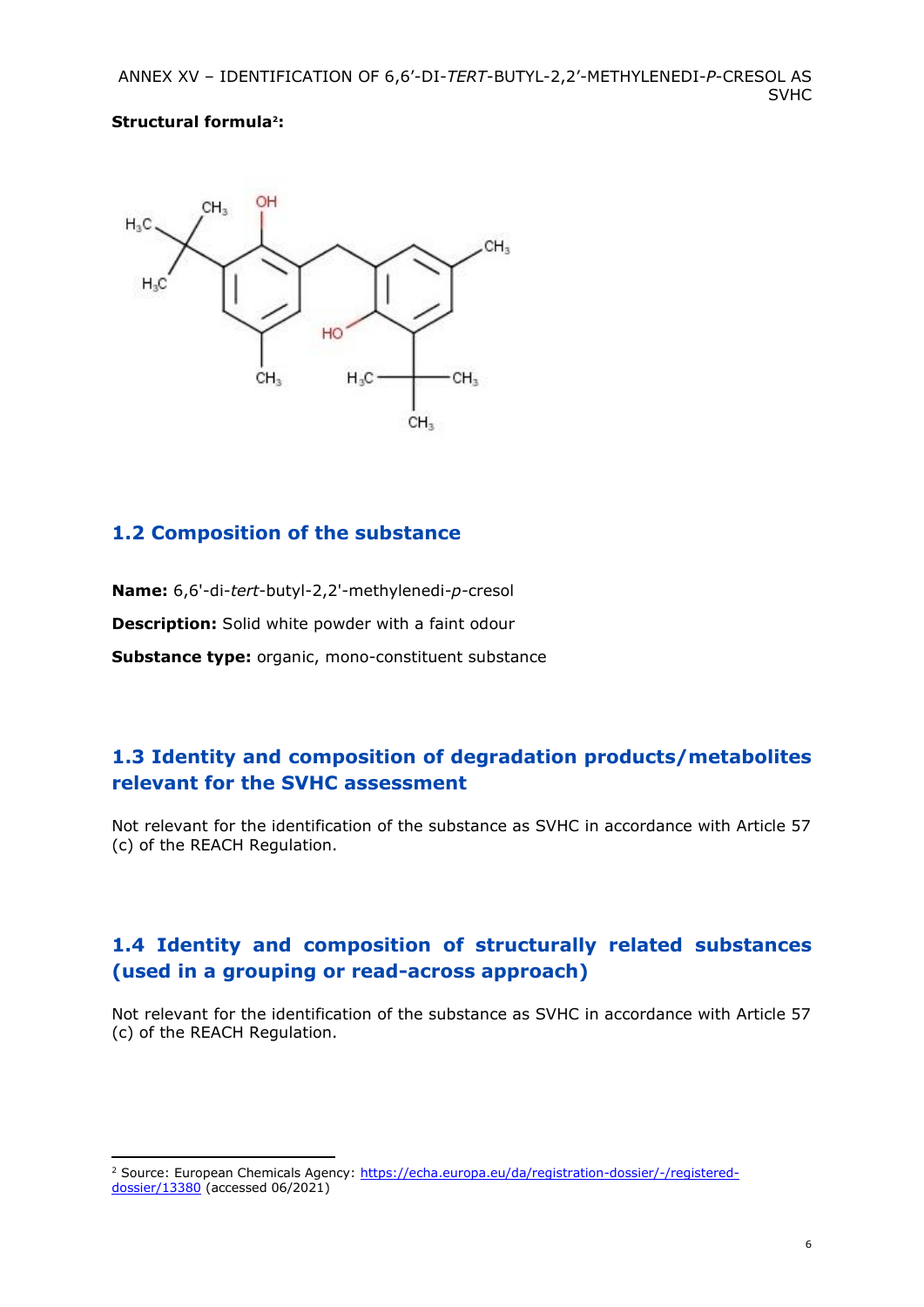### <span id="page-6-0"></span>**1.5 Physicochemical properties**

Not relevant for the identification of the substance(s) as SVHC in accordance with Article 57 (c) of the REACH Regulation.

# <span id="page-6-1"></span>**2. Harmonised classification and labelling**

6,6'-di-*tert*-butyl-2,2'-methylenedi*-p-*cresol is covered by Index number 604-095-00-5 in part 3 of Annex VI to the CLP Regulation as follows:

| Index |                                | <b>Chemical</b>                                                                     | name                 | <b>EC No</b>       |             | <b>CAS No</b>                                       |                                     | <b>Classification</b>                              |                                       | Labelling                                 |                                                         | Spec. | <b>Notes</b> |
|-------|--------------------------------|-------------------------------------------------------------------------------------|----------------------|--------------------|-------------|-----------------------------------------------------|-------------------------------------|----------------------------------------------------|---------------------------------------|-------------------------------------------|---------------------------------------------------------|-------|--------------|
| No    |                                |                                                                                     |                      |                    |             | Hazard<br><b>Class</b><br>and<br>Categor<br>Code(s) | Hazard<br>stateme<br>nt.<br>code(s) | <b>Pictogr</b><br>am,<br>Signal<br>Word<br>Code(s) | <b>Hazard</b><br>statement<br>code(s) | Suppl.<br>Hazard<br>statemen<br>t code(s) | Conc.<br>Limits,<br>м-<br>factors<br>and<br><b>ATEs</b> |       |              |
|       | $604 -$<br>$095 -$<br>$00 - 5$ | $6, 6'$ -di-<br>tert-butyl-<br>$2,2'-$<br>methylene<br>$di-p-$<br>cresol;<br>[DBMC] | $204 -$<br>$327 - 1$ | $119-$<br>$47 - 1$ | Repr.<br>1B | <b>H360F</b>                                        | GHS <sub>0</sub><br>8 Dgr           | <b>H360F</b>                                       |                                       |                                           |                                                         |       |              |

#### <span id="page-6-4"></span>**Table 2: Classification according to Annex VI, Table 3 (list of harmonised classification and labelling of hazardous substances) of Regulation (EC) No 1272/2008**

## <span id="page-6-2"></span>**3. Environmental fate properties**

Not relevant for the identification of the substance as SVHC in accordance with Article 57 (c) of the REACH Regulation.

## <span id="page-6-3"></span>**4. Human health hazard assessment**

Please see Chapter 2 (Harmonised classification and labelling). The RAC opinion on the proposed harmonised classification and labelling as Repr. 1B (H360F) was adopted on 13 June 2019 by consensus. The substance was added to Table 3, Annex VI of CLP via Commission Delegated Regulation (EU) 2021/849 of 11 March 2021 (EU, 2021).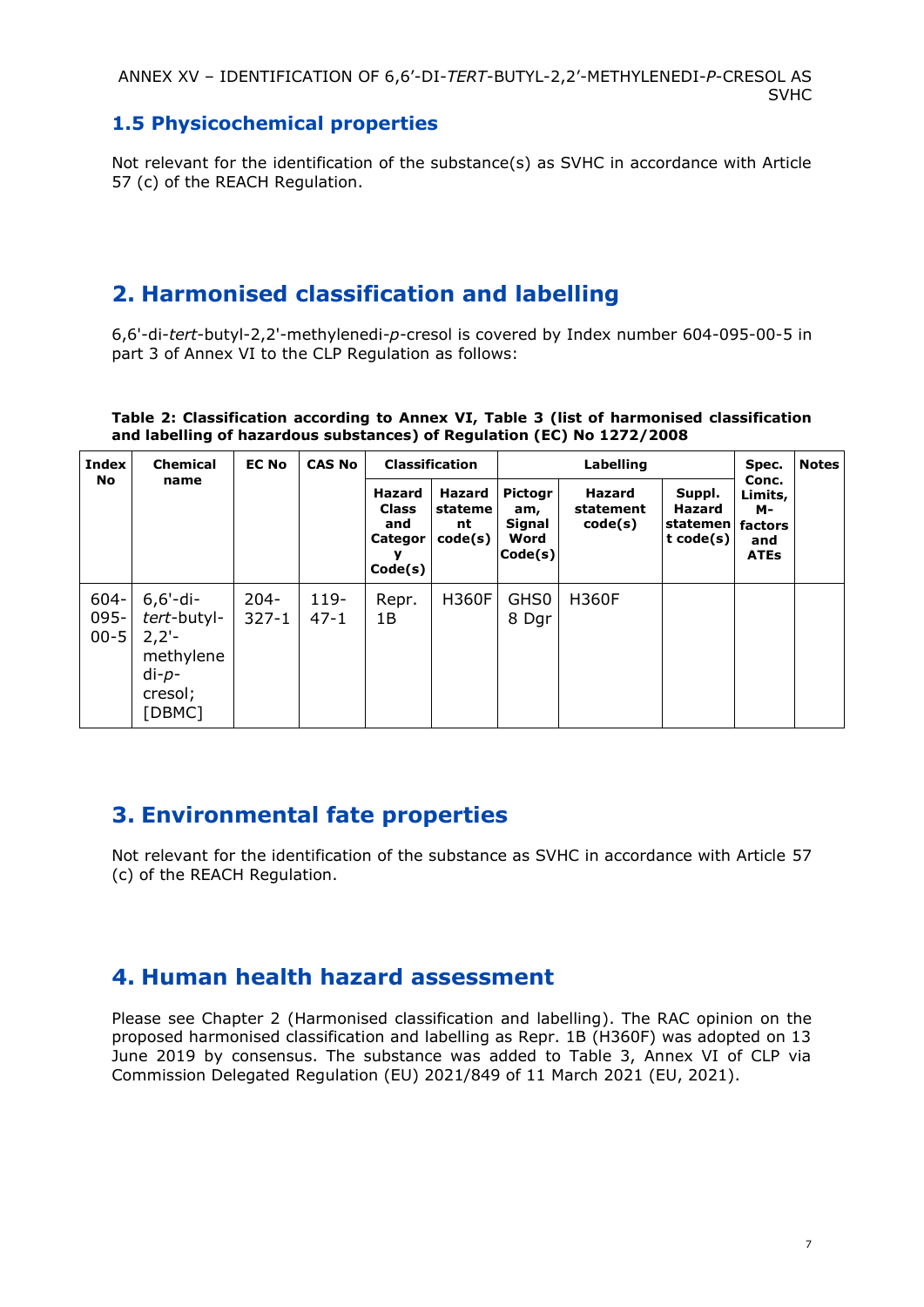## <span id="page-7-0"></span>**5. Environmental hazard assessment**

Not relevant for the identification of the substance as SVHC in accordance with Article 57 (c) of the REACH Regulation.

# <span id="page-7-1"></span>**6. Conclusions on the SVHC Properties**

### <span id="page-7-2"></span>**6.1 CMR assessment**

6,6'-di-*tert*-butyl-2,2'-methylenedi*-p-*cresol is covered by index number 604-095-00-5 of Regulation (EC) No 1272/2008 in Annex VI, part 3, Table 3 (the list of harmonised classification and labelling of hazardous substances) and it is classified in the hazard class toxic for reproduction category 1B (H360F May damage fertility).

Therefore, this classification of the substance in Regulation (EC) No 1272/2008 shows that it meets the criteria for classification in the hazard class:

• toxic for reproduction category 1B in accordance with Article 57 (c) of REACH.

### <span id="page-7-3"></span>**6.2 PBT and vPvB assessment**

Not relevant for the identification of the substance as SVHC in accordance with Article 57 (c) of the REACH Regulation.

### <span id="page-7-4"></span>**6.3 Assessment under Article 57(f)**

Not relevant for the identification of the substance as SVHC in accordance with Article 57 (c) of the REACH Regulation.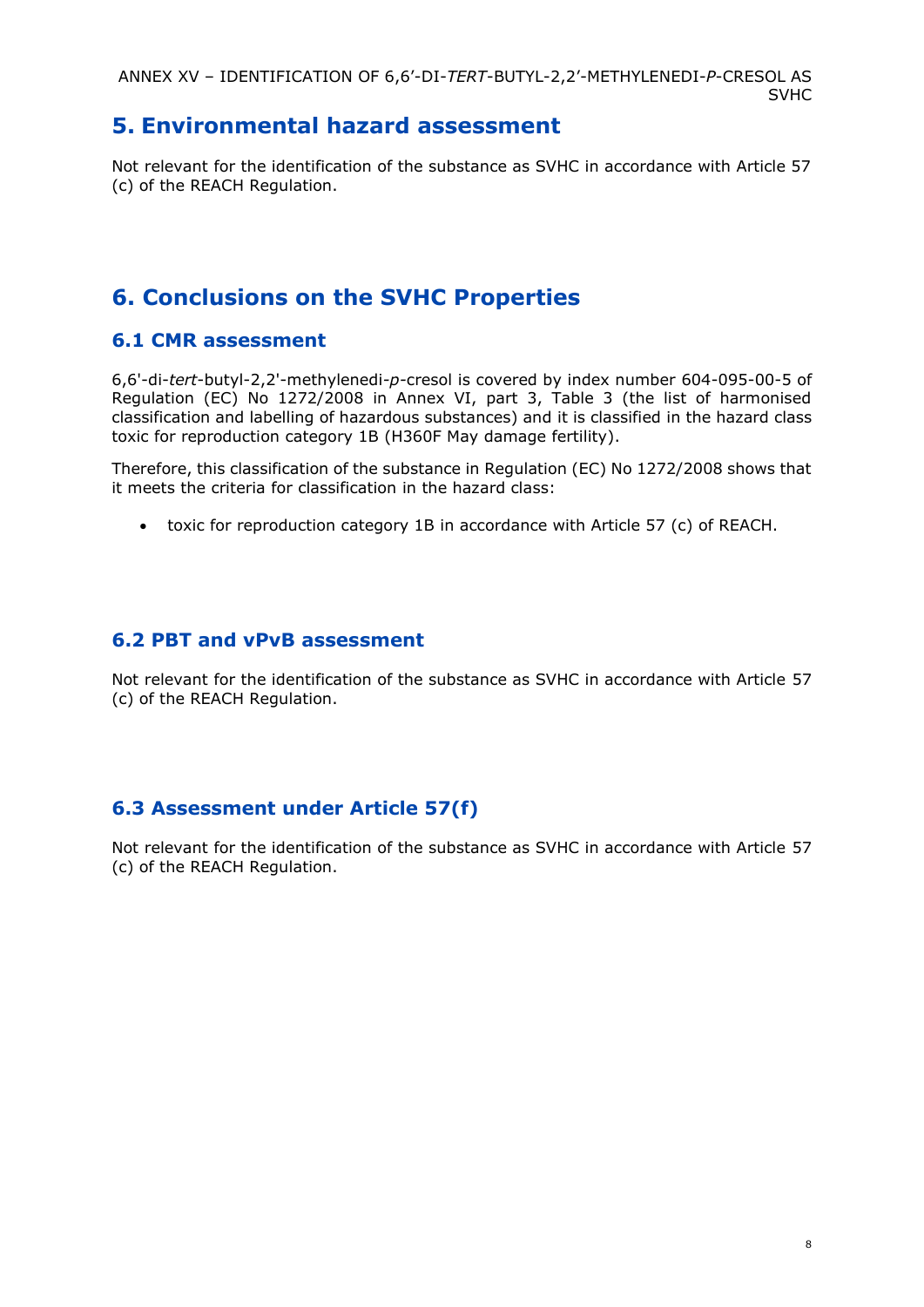# **Part II**

# <span id="page-8-1"></span><span id="page-8-0"></span>**7. Registration and C&L notification status**

### <span id="page-8-2"></span>**7.1 Registration status**

#### **Table 3 Registration status**

<span id="page-8-5"></span>

| From the ECHA dissemination site <sup>3</sup> |                                                                                                             |  |  |
|-----------------------------------------------|-------------------------------------------------------------------------------------------------------------|--|--|
| Registrations                                 | $\boxtimes$ Full registration(s)<br>(Art. 10)<br>$\Box$ Intermediate registration(s)<br>(Art. 17 and/or 18) |  |  |

### <span id="page-8-3"></span>**7.2 CLP notification status**

#### <span id="page-8-6"></span>**Table 4: CLP notifications**

|                                    | <b>CLP Notifications<sup>4</sup></b> |
|------------------------------------|--------------------------------------|
| Number of aggregated notifications | 29.                                  |
| Total number of notifiers          | 810                                  |

# <span id="page-8-4"></span>**8. Total tonnage of the substance**

#### <span id="page-8-7"></span>**Table 5: Tonnage status**

| Total tonnage band for the registered<br>substance (excluding the volume<br>registered under Art 17 or Art $18)^5$ | 1,000-10,000 tpa |
|--------------------------------------------------------------------------------------------------------------------|------------------|
|                                                                                                                    |                  |

<sup>&</sup>lt;sup>3</sup> Source: European Chemicals Agency, [https://echa.europa.eu/da/registration-dossier/-/registered](https://echa.europa.eu/da/registration-dossier/-/registered-dossier/13380)[dossier/13380](https://echa.europa.eu/da/registration-dossier/-/registered-dossier/13380) (accessed 06/2021)

<sup>4</sup> Source: C&L Inventory database, [http://echa.europa.eu/web/guest/information-on-chemicals/cl-inventory](http://echa.europa.eu/web/guest/information-on-chemicals/cl-inventory-database)[database](http://echa.europa.eu/web/guest/information-on-chemicals/cl-inventory-database) (accessed 06/2021)

<sup>5</sup> Source: European Chemicals Agency, [https://echa.europa.eu/da/registration-dossier/-/registered-](https://echa.europa.eu/da/registration-dossier/-/registered-dossier/13380)

[dossier/13380](https://echa.europa.eu/da/registration-dossier/-/registered-dossier/13380) (accessed 06/2021)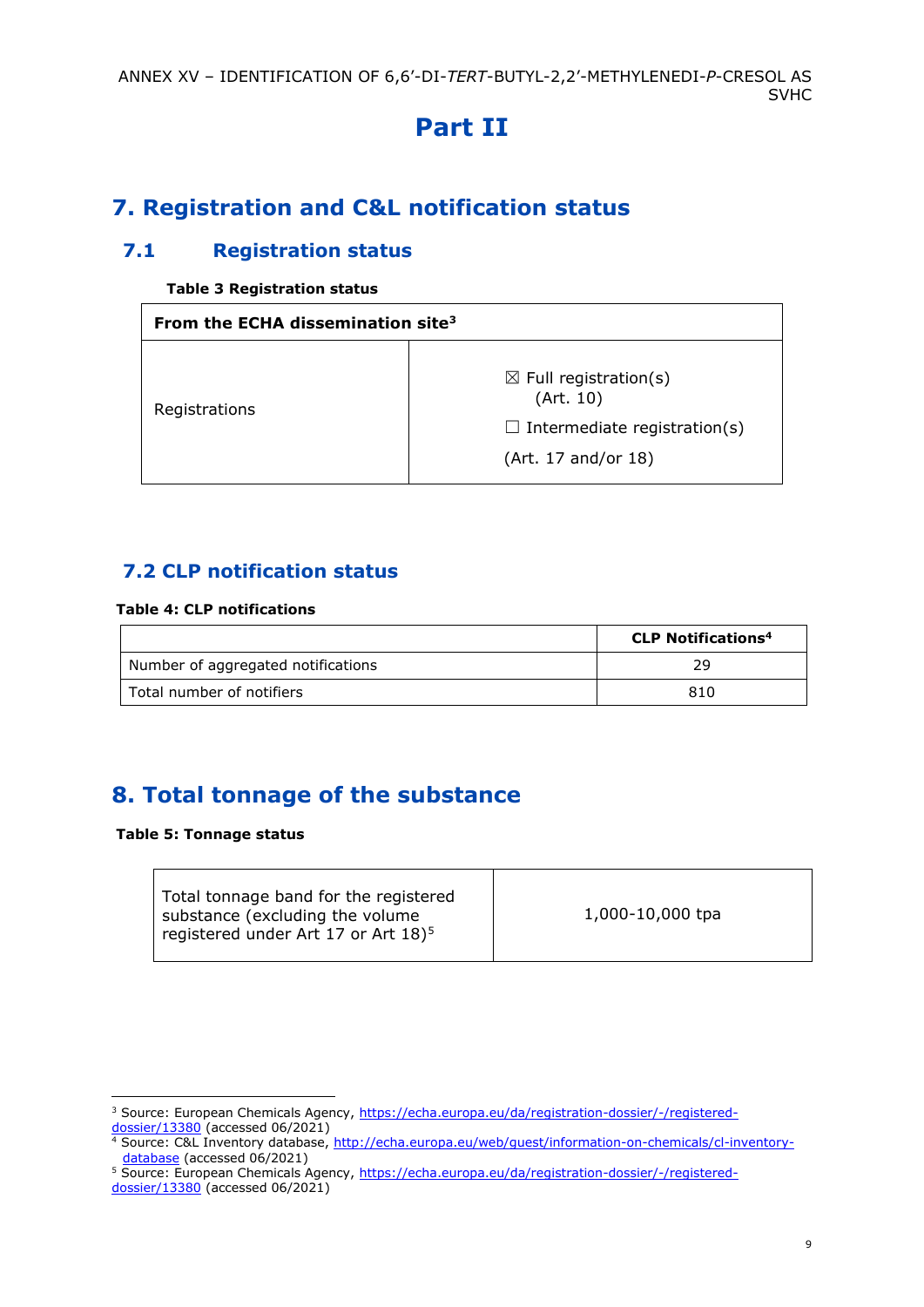# <span id="page-9-0"></span>**9. Information on uses of the substance**

The registered substance is used by consumers and professionals in adhesives and sealants, lubricants and greases, fuels, hydraulic fluids, polymers, metal working fluids and as a laboratory chemical. This substance is used for the manufacture of rubber (e.g. tyres, shoes, toys) and plastic products (e.g. food packaging and storage, toys, mobile phones). The registered uses and the contributing activities for DBMC are reported in the table below.

#### <span id="page-9-1"></span>**Table 6: Uses**

|  |                                    | Use(s)                                                                                              | <b>Contributing activities</b>                                                                                                | Use likely to<br>be in the<br>scope of<br><b>Authorisation</b> |
|--|------------------------------------|-----------------------------------------------------------------------------------------------------|-------------------------------------------------------------------------------------------------------------------------------|----------------------------------------------------------------|
|  | <b>Manufacture</b>                 | Formulation in rubber and<br>non-rubber polymers (PC32)<br>Manufacturing                            | ERC1<br>PROC1, PROC2, PROC3, PROC4,<br>PROC8a, PROC8b, PROC9                                                                  | Yes                                                            |
|  |                                    | Manufacturing of DBMC                                                                               | ERC1<br>PROC1, PROC2, PROC3, PROC4,<br>PROC8b, PROC9                                                                          |                                                                |
|  |                                    | Formulation in rubber and<br>non-rubber polymers (PC32)                                             | ERC3<br>PROC2, PROC3, PROC4, PROC5,<br>PROC8a, PROC8b, PROC9<br>PC <sub>32</sub>                                              | Yes                                                            |
|  |                                    | Formulation and industrial<br>uses in PC15, 24 and 25                                               | ERC <sub>2</sub><br>PROC1, PROC2, PROC3, PROC4,<br>PROC5, PROC7, PROC8a, PROC8b,<br>PROC9, PROC10, PROC13<br>PC17, PC24, PC25 |                                                                |
|  | <b>Formulation</b><br>or repacking | Formulation of liquid lubricant<br>mixtures                                                         | ERC <sub>2</sub><br>PROC1, PROC2, PROC3, PROC4,<br>PROC5, PROC8a, PROC8b, PROC9<br>PC17, PC24, PC25                           |                                                                |
|  |                                    | Formulation (production of<br>premixes for further<br>formulation in various product<br>categories) | ERC <sub>2</sub><br>PROC2, PROC3, PROC4, PROC5,<br>PROC8a, PROC8b, PROC9<br>PC1, PC13, PC17, PC24, PC25, PC32                 |                                                                |
|  |                                    | Formulation of liquid rubber<br>mixtures for tyre production                                        | ERC <sub>2</sub><br>PROC3, PROC5, PROC8a, PROC8b,<br>PROC21<br>PC32                                                           |                                                                |
|  |                                    | Formulation in PC13                                                                                 | ERC <sub>2</sub><br>PROC2, PROC3, PROC4, PROC5,<br>PROC8a, PROC8b, PROC9<br><b>PC13</b>                                       |                                                                |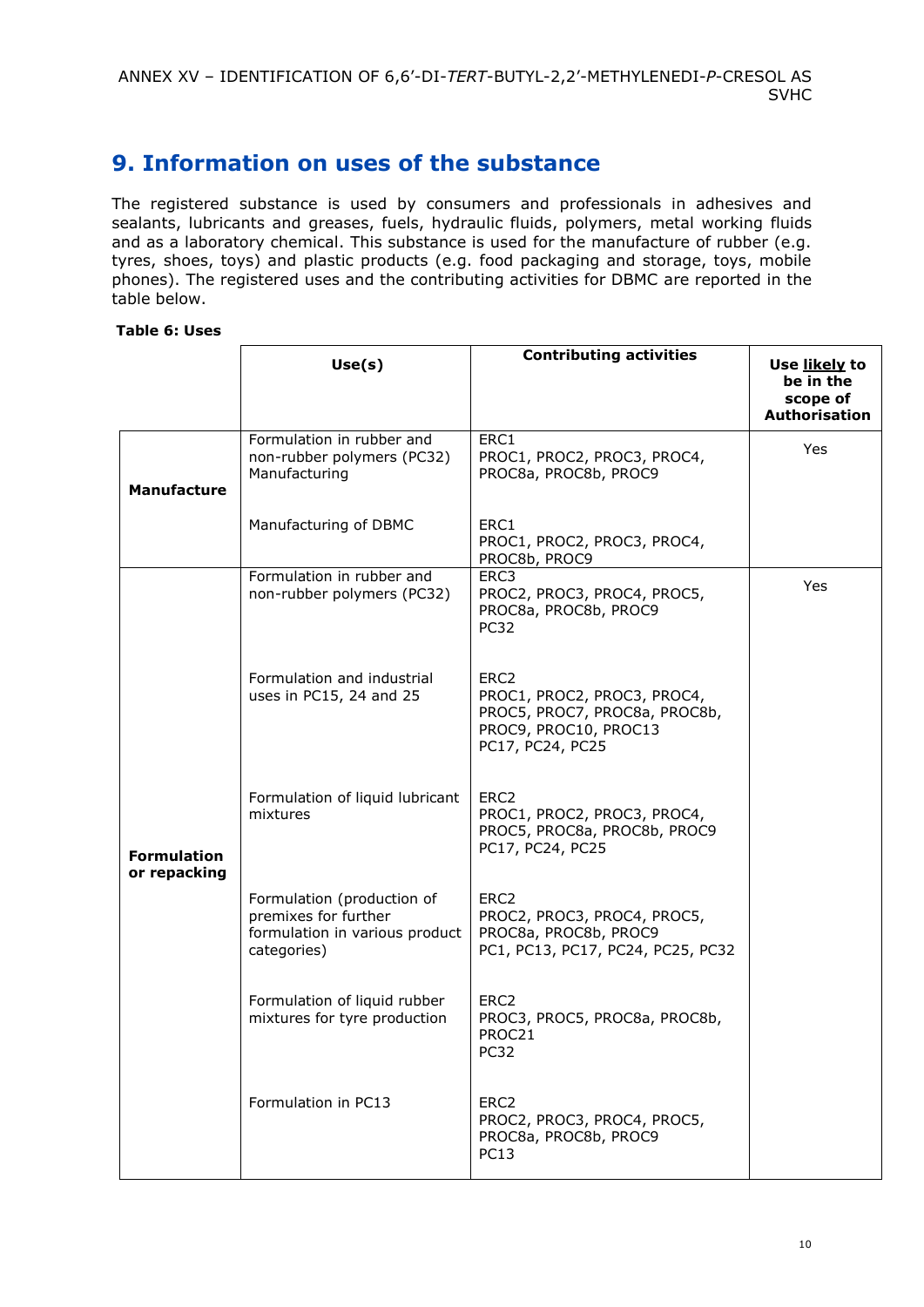| Formulation in PC1                                                                         | ERC3<br>PROC2, PROC3, PROC4, PROC5,<br>PROC8a, PROC8b, PROC9<br>PC <sub>1</sub>                                               |  |
|--------------------------------------------------------------------------------------------|-------------------------------------------------------------------------------------------------------------------------------|--|
| Formulation of solid mixtures<br>for rubber (non-tyre) and<br>non-rubber plastic materials | ERC3<br>PROC1, PROC2, PROC3, PROC4,<br>PROC5, PROC8a, PROC8b, PROC9,<br>PROC14, PROC21<br><b>PC32</b>                         |  |
| Formulation of solid mixtures<br>for tyre production                                       | ERC3<br>PROC3, PROC5, PROC8b, PROC21<br>PC <sub>32</sub>                                                                      |  |
| Formulation of liquid mixtures<br>like adhesives, inks.                                    | ERC <sub>2</sub><br>PROC1, PROC2, PROC3, PROC4,<br>PROC5, PROC8a, PROC8b, PROC9<br><b>PC1, PC18</b>                           |  |
| Formulation into solid<br>materials                                                        | ERC3<br>PROC1, PROC2, PROC3, PROC4,<br>PROC5, PROC8a, PROC8b, PROC9,<br>PROC14, PROC21<br><b>PC1, PC24</b>                    |  |
| Formulation in PC1                                                                         | ERC3<br>PROC2, PROC3, PROC4, PROC5,<br>PROC8a, PROC8b, PROC9<br>PC <sub>1</sub>                                               |  |
| Formulation and industrial<br>uses in in PC 17, 24 and 25                                  | ERC <sub>2</sub><br>PROC1, PROC2, PROC3, PROC4,<br>PROC5, PROC7, PROC8a, PROC8b,<br>PROC9, PROC10, PROC13<br>PC17, PC24, PC25 |  |
| Formulation of liquid rubber<br>(non-tyre) and non-rubber<br>plastic mixtures              | ERC <sub>2</sub><br>PROC1, PROC2, PROC3, PROC4,<br>PROC5, PROC8a, PROC8b<br>PC32                                              |  |
| Liquid formulation in Fuels                                                                | ERC <sub>2</sub><br>PROC2, PROC3, PROC4, PROC5,<br>PROC8a, PROC8b<br><b>PC13</b>                                              |  |
| Formulation in PC13                                                                        | ERC <sub>2</sub><br>PROC2, PROC3, PROC4, PROC5,<br>PROC8a, PROC8b, PROC9<br>PC13                                              |  |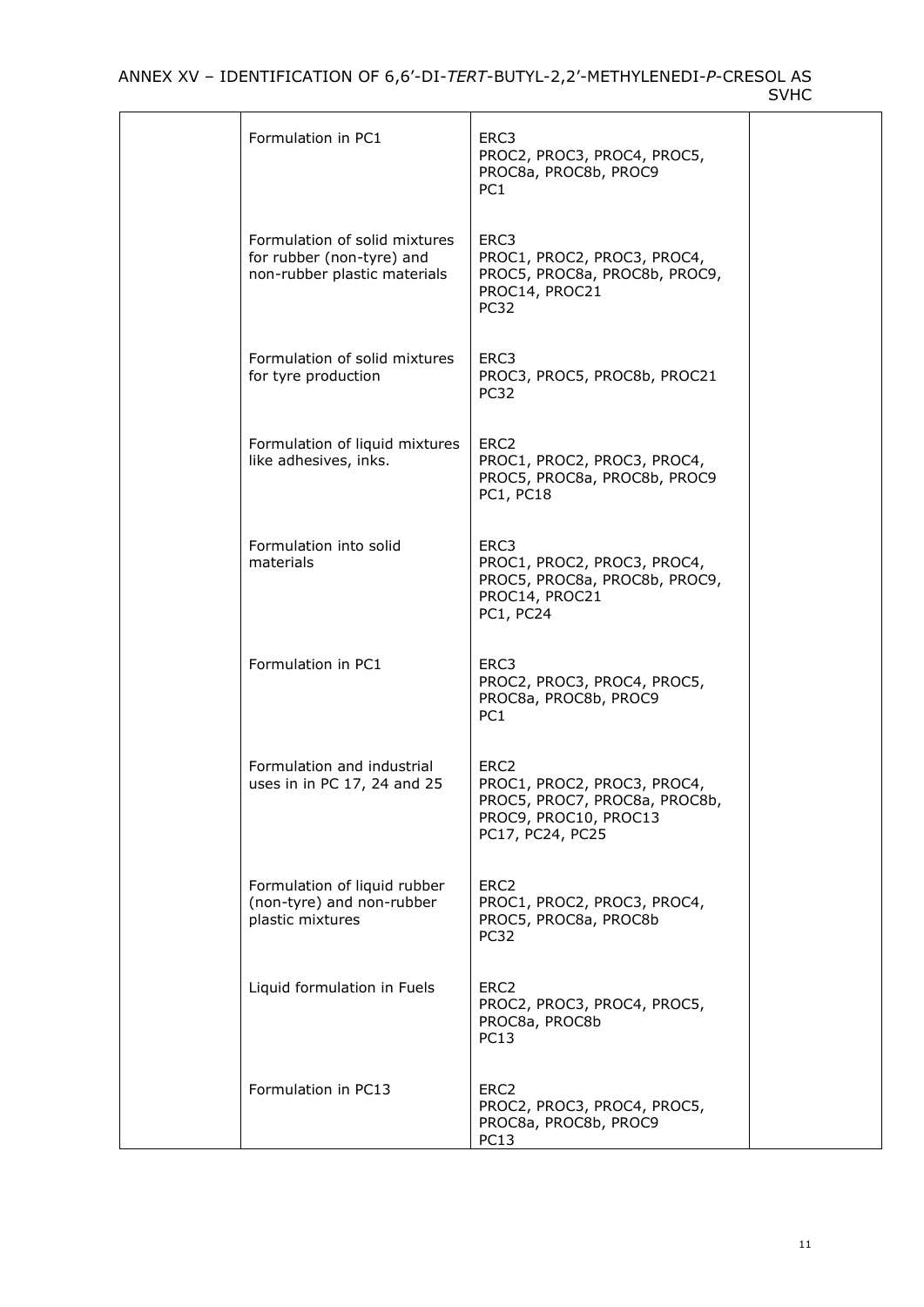|                                    | Industrial use in adhesives<br>and inks                                           | ERC5<br>PROC1, PROC2, PROC3, PROC4,<br>PROC5, PROC7, PROC8a, PROC8b,<br>PROC9, PROC10, PROC13, PROC15<br>PC <sub>1</sub><br>SU <sub>0</sub> | Yes |
|------------------------------------|-----------------------------------------------------------------------------------|---------------------------------------------------------------------------------------------------------------------------------------------|-----|
|                                    | Industrial use in lubricants<br>and similar products                              | ERC4, ERC7<br>PROC1, PROC2, PROC3, PROC4,<br>PROC5, PROC7, PROC8a, PROC8b,<br>PROC9, PROC10, PROC13, PROC15<br>PC17, PC24, PC25             |     |
| Uses at                            | Use as laboratory chemical<br>(PC21)                                              | ERC <sub>0</sub><br>PROC15<br><b>PC21</b><br>SU0, SU3, SU22                                                                                 |     |
| industrial<br>sites                | Industrial use in fuels                                                           | ERC4<br>PROC5, PROC8a, PROC8b, PROC9,<br>PROC15<br><b>PC13</b>                                                                              |     |
|                                    | Industrial use for tyre<br>production                                             | ERC5<br>PROC14, PROC21<br>SU11, SU12                                                                                                        |     |
|                                    | Use as laboratory chemical<br>(PC21)                                              | ERC <sub>0</sub><br>PROC15, PROC21                                                                                                          |     |
|                                    | Industrial use for production<br>of rubber (non-tyre) and non-<br>rubber polymers | ERC5<br>PROC2, PROC3, PROC5, PROC8b,<br>PROC9, PROC10, PROC13, PROC14,<br>PROC15, PROC21<br>PC <sub>32</sub><br>SU11, SU12                  |     |
|                                    | Professional use in rubber and<br>non-rubber polymers                             | ERC8f<br>PROC8a, PROC8b, PROC14, PROC15,<br>PROC21<br>PC32<br>SU11, SU12                                                                    | Yes |
| Uses by<br>professional<br>workers | Professional use in adhesives<br>and inks                                         | ERC8f<br>PROC1, PROC2, PROC3, PROC4,<br>PROC5, PROC8a, PROC8b, PROC9,<br>PROC10, PROC13, PROC15<br>PC <sub>1</sub>                          |     |
|                                    | Professional use in lubricants<br>and similar products                            | ERC8a, ERC8d<br>PROC1, PROC2, PROC3, PROC4,<br>PROC5, PROC8a, PROC8b, PROC9,<br>PROC10, PROC13, PROC15<br>PC17, PC24, PC25                  |     |
|                                    |                                                                                   |                                                                                                                                             |     |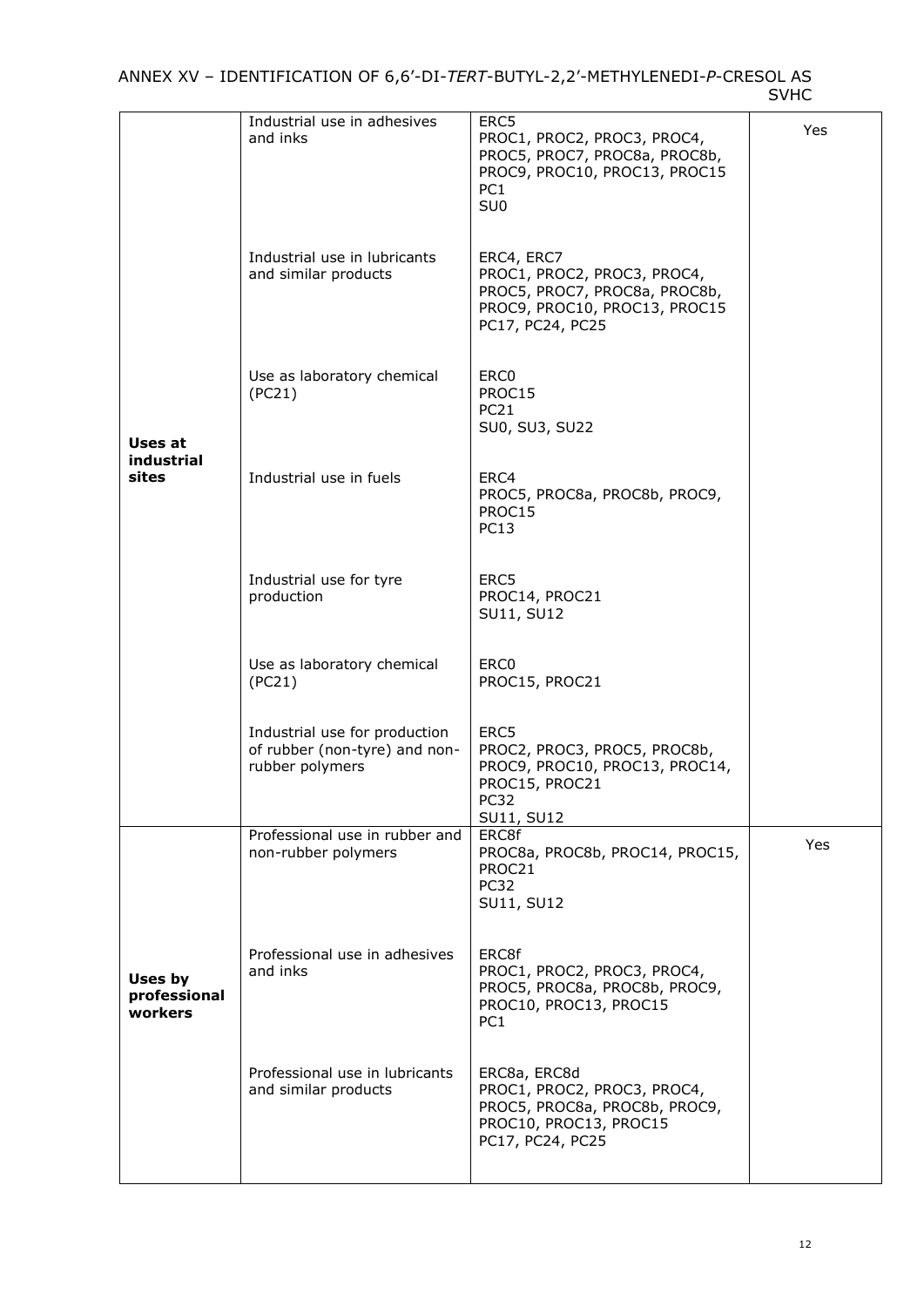|                                | Professional use in fuels                                                                      | ERC8d<br>PROC5, PROC8a, PROC8b, PROC9,<br>PROC15<br><b>PC13</b>                                                                         |     |
|--------------------------------|------------------------------------------------------------------------------------------------|-----------------------------------------------------------------------------------------------------------------------------------------|-----|
|                                | Professional use in PC17,<br>PC24 and PC25                                                     | ERC8a, ERC8d, ERC9a, ERC9b<br>PROC1, PROC2, PROC3, PROC4,<br>PROC5, PROC7, PROC8a, PROC8b,<br>PROC9, PROC10, PROC13<br>PC17, PC24, PC25 |     |
|                                | Consumer use in fuels                                                                          | ERC8a, ERC8d,<br><b>PC13</b>                                                                                                            | Yes |
| Consumer<br>uses               | Consumer use in lubricants<br>and similar products<br>containing the substance                 | ERC8a, ERC8d, ERC9a, ERC9b<br>PC <sub>24</sub>                                                                                          |     |
|                                | Consumer use in adhesives<br>containing the substance                                          | ERC8f<br>PC <sub>1</sub>                                                                                                                |     |
|                                | Consumer use in PC17, PC24<br>and PC25                                                         | ERC8a, ERC8d, ERC9a, ERC9b<br>PC17, PC24, PC25                                                                                          |     |
|                                | Service life of tyres at<br>industrial sites                                                   | AC10<br>ERC12c<br>PROC21,                                                                                                               | Yes |
|                                | Service life of tyres at<br>professional sites                                                 | AC10<br>ERC11a<br><b>PROC 21</b>                                                                                                        |     |
|                                | Service life of rubber (non-<br>tyre) and non-rubber plastic<br>articles at professional sites | AC 10, AC 13<br>ERC10a, ERC11a<br><b>PROC 21</b>                                                                                        |     |
| <b>Article</b><br>service life | Service life of rubber (non-<br>tyre) and non-rubber plastic<br>articles at industrial sites   | AC 10, AC 13<br>ERC12c<br><b>PROC 21</b>                                                                                                |     |
|                                | Formulation in rubber and<br>non-rubber polymers                                               | AC 10, AC 13<br>ERC3                                                                                                                    |     |
|                                | Service life of rubber (non-<br>tyre) and non-rubber plastic<br>articles for consumers         | AC10g, AC13, AC13d<br>ERC10a, ERC11a                                                                                                    |     |
|                                | Service life of tyres for the<br>general population                                            | AC10, AC10g<br>ERC10a                                                                                                                   |     |

ERC 0: Other: not relevant, since only a small amount is used; ERC2: Formulation into mixture; ERC3: Formulation into solid matrix; ERC4: Use of non-reactive processing aid at industrial site (no inclusion into or onto article); ERC5: Use at industrial site leading to inclusion into/onto article; ERC7: Use of functional fluid at industrial site; ERC8a: Widespread use of non-reactive processing aid (no inclusion into or onto article, indoor); ERC8d: Widespread use of non-reactive processing aid (no inclusion into or onto article, outdoor); ERC8f: Widespread use leading to inclusion into/onto article (outdoor); ERC9a: Widespread use of functional fluid (indoor); ERC9b: Widespread use of functional fluid (outdoor); ERC10a: Widespread use of articles with low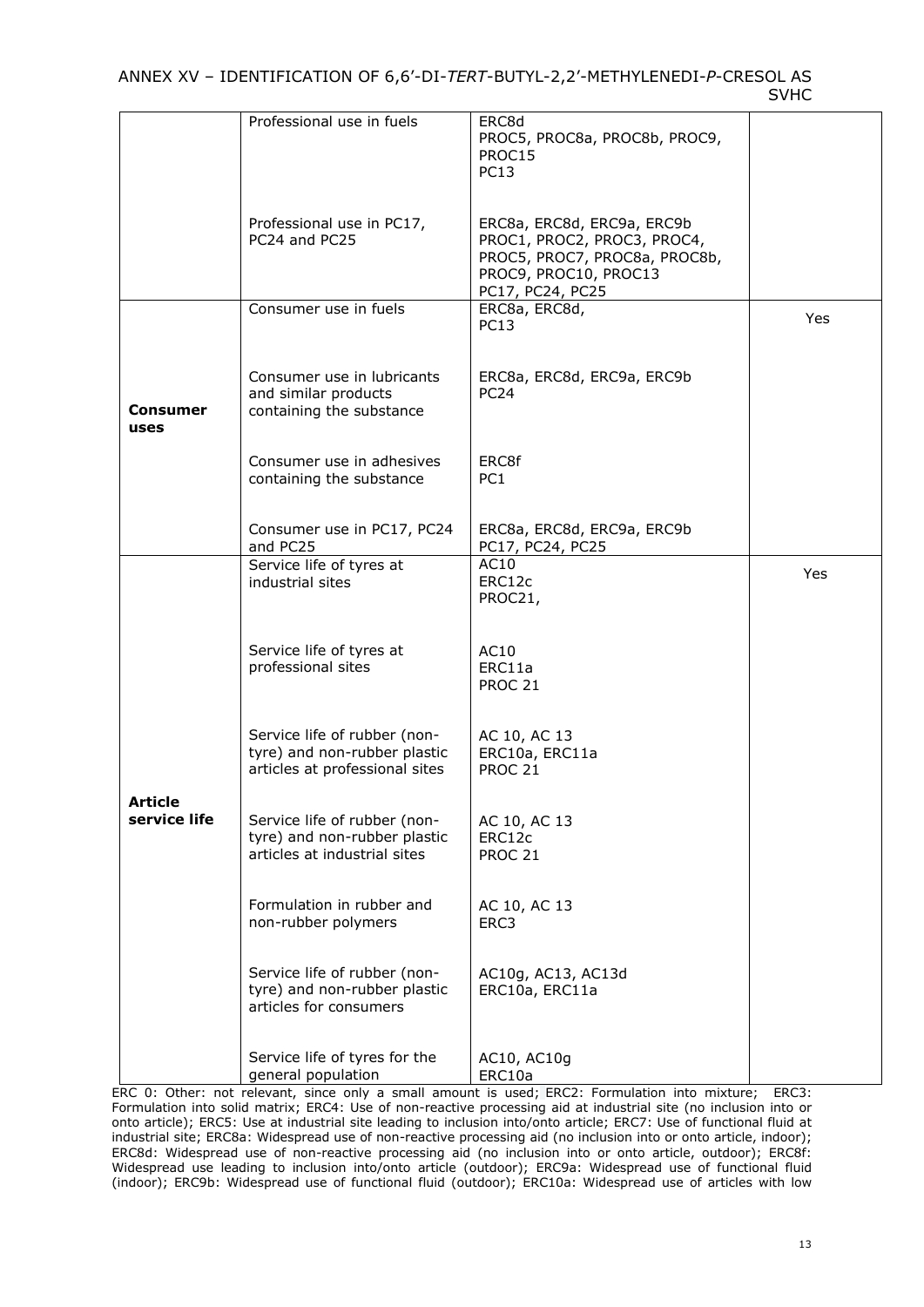release (outdoor); ERC11a: Widespread use of articles with low release (indoor); ERC12c: Use of articles at industrial sites with low release;

PROC 1: Chemical production or refinery in closed process without likelihood of exposure or processes with equivalent containment conditions; PROC 2: Chemical production or refinery in closed continuous process with occasional controlled exposure or processes with equivalent containment conditions; PROC 3: Manufacture or formulation in the chemical industry in closed batch processes with occasional controlled exposure or processes with equivalent containment conditions; PROC 4: Chemical production where opportunity for exposure arises; PROC 5: Mixing or blending in batch processes; PROC 7: Industrial spraying PROC 8a: Transfer of substance or mixture (charging and discharging) at non-dedicated facilities; PROC 8b: Transfer of substance or mixture (charging and discharging) at dedicated facilities; PROC 9: Transfer of substance or mixture into small containers (dedicated filling line, including weighing); PROC 10: Roller application or brushing; PROC 13: Treatment of articles by dipping and pouring; PROC 14: Tabletting, compression, extrusion, pelletisation, granulation; PROC 15: Use as laboratory reagent; PROC 21: Low energy manipulation of substances bound in materials and/or articles; PROC 21: Low energy manipulation of substances bound in materials and/or articles

AC: AC10: Rubber articles; AC10g: Other rubber articles; AC 13: Plastic articles; AC13d: Plastic articles: Articles intended for food contact

PC: PC 1: Adhesives, sealants PC 13: Fuels; PC15: Non-metal-surface treatment products; PC 17: Hydraulic fluids Fuels; PC 18: Ink and toners; PC 24: Lubricants, greases, release products; PC 25: Metal working fluids; PC 32: Polymer preparations and compounds

SU 0: Other: Uses of substances as such or in preparations at industrial sites; SU 11: Manufacture of rubber products; SU 12: Manufacture of plastics products, including compounding and conversion, SU3, SU22 Industrial/Professional uses: Public domain

## <span id="page-13-0"></span>**10. Information on structure of the supply chain**

There are three active registrants for DBMC. Information on the structure of the supply chain has not been assessed.

## <span id="page-13-1"></span>**11. Additional information**

### <span id="page-13-2"></span>**11.1 Substances with similar hazard and use profiles on the Candidate List**

There are no similar substances on the Candidate List.

### <span id="page-13-3"></span>**11.2 Alternatives**

The availability of alternatives has not been assessed.

### <span id="page-13-4"></span>**11.3 Existing EU legislation**

In addition to the classification of DBMC in the CLP Regulation (EU, 2021; EU, 2008), DBMC is regulated in the EU legislation: Commission Regulation on materials and articles intended to come into contact with food (EU No 10/2011), which sets out safety requirements for plastic materials and restriction conditions for some substances on the positive list. DBMC is on the positive list with a SML(T) (total specific migration limit) of 1.5 mg/kg food. SML(T) is the maximum permitted sum of particular substances that can migrate from a food packaging material or food container into food or food simulants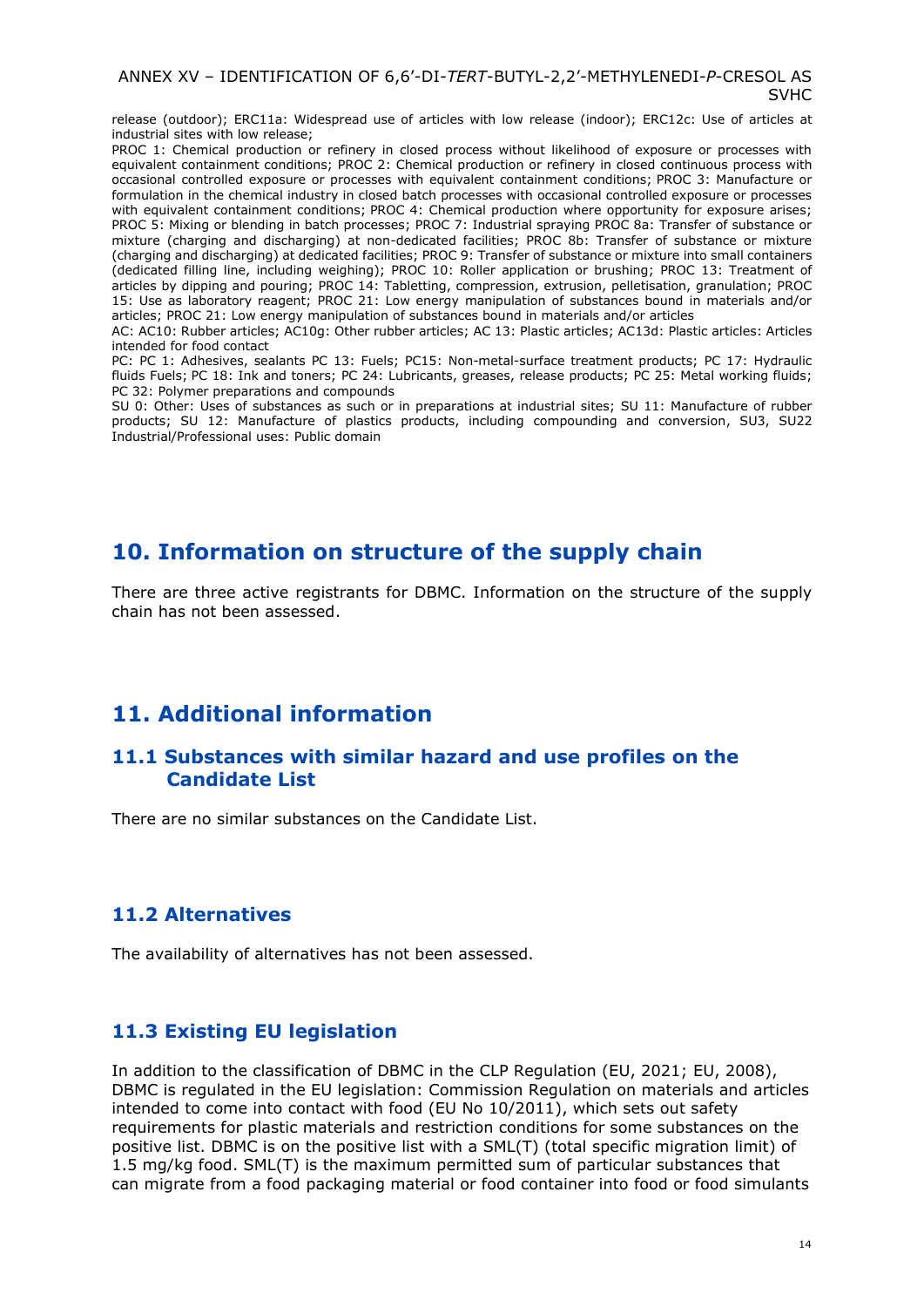expressed as total of moiety of the substances indicated. It is a safety limit derived from toxicological studies. The SML(T) for DBMC refers to the sum of DBMC and 2,2′ methylene bis(4-ethyl-6-tert-butylphenol), CAS No. 88-24-4), and may lead to a reduced exposure via food.

### <span id="page-14-0"></span>**11.4 Previous assessments by other authorities/ongoing regulatory activities**

A Regulatory Management Option Analysis (RMOA) on the substance was prepared by Denmark in June 2021 concluding that identification of DBMC as a SVHC would be appropriate as the substance fulfils the criteria of REACH Article 57 (c) $\epsilon$ .

<sup>6</sup> Source: European Chemicals Agency, [https://echa.europa.eu/documents/10162/38e8164d-0337-856d-dd47-](https://echa.europa.eu/documents/10162/38e8164d-0337-856d-dd47-145d19a7a67c) [145d19a7a67c](https://echa.europa.eu/documents/10162/38e8164d-0337-856d-dd47-145d19a7a67c) (accessed 06/2021)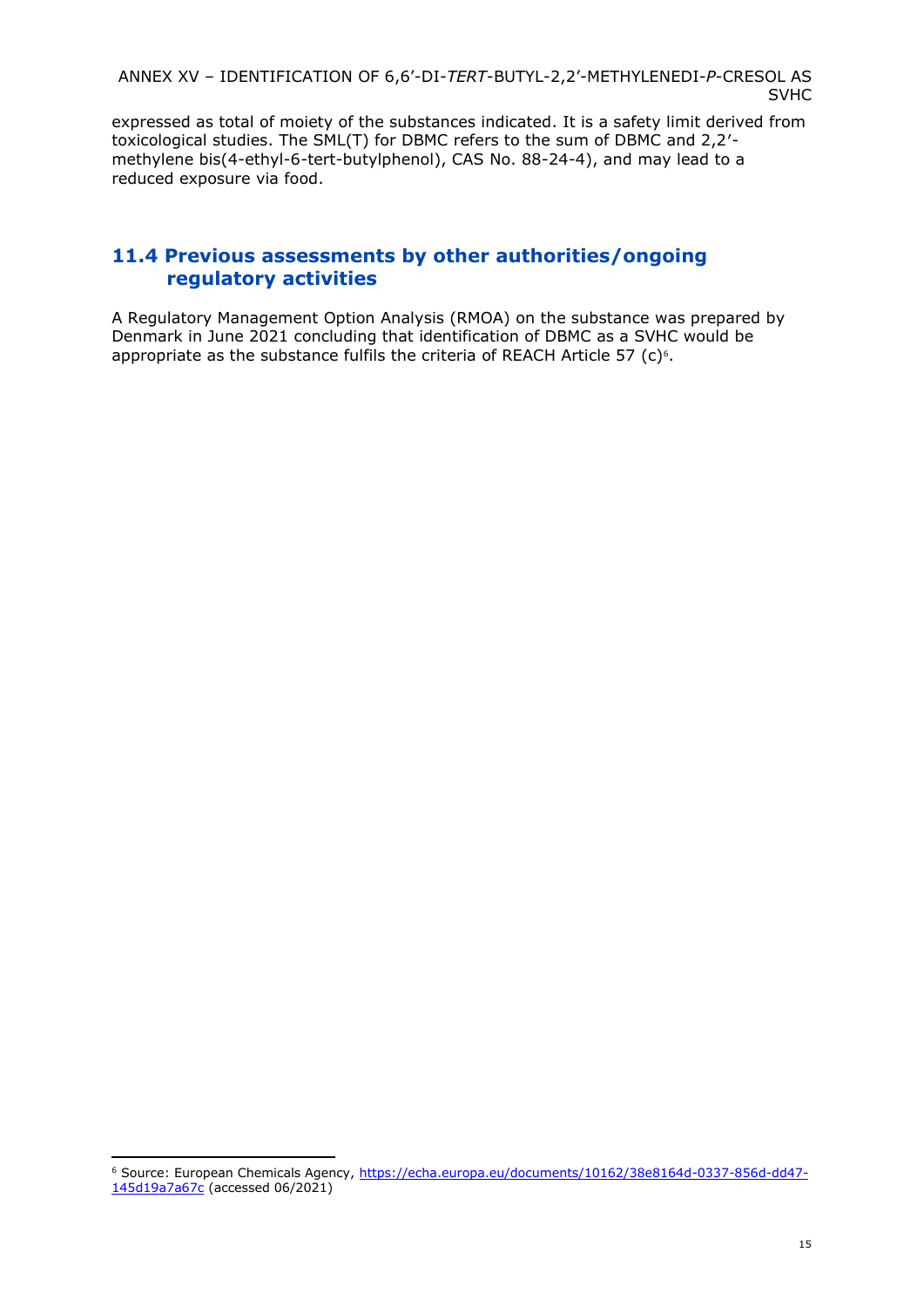# **REFERENCES**

# <span id="page-15-0"></span>**References for Part I**

- ECHA (2021): 6,6'-di-*tert*-butyl-2,2'-methylenedi*-p-*cresol. Information on registered substances, published on ECHA's website [https://echa.europa.eu/da/registration](https://echa.europa.eu/da/registration-dossier/-/registered-dossier/13380)[dossier/-/registered-dossier/13380](https://echa.europa.eu/da/registration-dossier/-/registered-dossier/13380) (accessed 06/2021)
- EU (2006): Regulation (EC) No 1907/2006 of the European Parliament and of the Council of 18 December 2006 concerning the Registration, Evaluation, Authorisation and Restriction of Chemicals (REACH), establishing a European Chemicals Agency, amending Directive 1999/45/EC and repealing Council Regulation (EEC) No 793/93 and Commission Regulation (EC) No 1488/94 as well as Council Directive 76/769/EEC and Commission Directives 91/155/EEC, 93/67/EEC, 93/105/EC and 2000/21/EC. Official Journal of the European Union, L396: 1-849.
- EU (2008): Regulation (EC) No 1272/2008 of the European Parliament and of the Council of 16 December 2008 on classification, labelling and packing of substances and mixtures, amending and repealing Directives 67/548/EEC and 1999/45/EC, and amending Regulation (EC) No 1907/2006. Official Journal of the European Union, L353: 1-1355.
- EU (2021): Commission Delegated Regulation (EU) 2021/849 of 11 March 2021 (EU,<br>https://eur-lex.europa.eu/legal[https://eur-lex.europa.eu/legal](https://eur-lex.europa.eu/legal-content/EN/TXT/PDF/?uri=CELEX:32021R0849&from=EN)[content/EN/TXT/PDF/?uri=CELEX:32021R0849&from=EN](https://eur-lex.europa.eu/legal-content/EN/TXT/PDF/?uri=CELEX:32021R0849&from=EN)
- RAC (2018): CLH REPORT FOR 6,6'-DI-TERT-BUTYL-2,2'-METHYLENEDI-P-CRESOL (DBMC), [https://echa.europa.eu/documents/10162/d96611de-d60f-4aec-8335-](https://echa.europa.eu/documents/10162/d96611de-d60f-4aec-8335-250e7338d9c3) [250e7338d9c3](https://echa.europa.eu/documents/10162/d96611de-d60f-4aec-8335-250e7338d9c3) (accessed 06/2021)

# <span id="page-15-1"></span>**References for Part II**

- ECHA (2021): 6,6'-di-*tert*-butyl-2,2'-methylenedi*-p-*cresol. Information on registered substances, published on ECHA's website [https://echa.europa.eu/da/registration](https://echa.europa.eu/da/registration-dossier/-/registered-dossier/13380)[dossier/-/registered-dossier/13380](https://echa.europa.eu/da/registration-dossier/-/registered-dossier/13380) (accessed 06/2021)
- ECHA (2021): C&L Inventory, [http://echa.europa.eu/web/guest/information-on](http://echa.europa.eu/web/guest/information-on-chemicals/cl-inventory-database)[chemicals/cl-inventory-database](http://echa.europa.eu/web/guest/information-on-chemicals/cl-inventory-database) (accessed 06/2021)
- ECHA (2021): 6,6'-di-*tert*-butyl-2,2'-methylenedi*-p-*cresol. Regulatory Management Option Analysis (RMOA) conclusion document published on ECHA's website [https://echa.europa.eu/documents/10162/38e8164d-0337-856d-dd47-](https://echa.europa.eu/documents/10162/38e8164d-0337-856d-dd47-145d19a7a67c) [145d19a7a67c](https://echa.europa.eu/documents/10162/38e8164d-0337-856d-dd47-145d19a7a67c) (accessed 06/2021)
- EU (2006). Regulation (EC) No 1907/2006 of the European Parliament and of the Council of 18 December 2006 concerning the Registration, Evaluation, Authorisation and Restriction of Chemicals (REACH), establishing a European Chemicals Agency, amending Directive 1999/45/EC and repealing Council Regulation (EEC) No 793/93 and Commission Regulation (EC) No 1488/94 as well as Council Directive 76/769/EEC and Commission Directives 91/155/EEC, 93/67/EEC, 93/105/EC and 2000/21/EC. Official Journal of the European Union, L396: 1-849.
- EU (2008). Regulation (EC) No 1272/2008 of the European Parliament and of the Council of 16 December 2008 on classification, labelling and packing of substances and